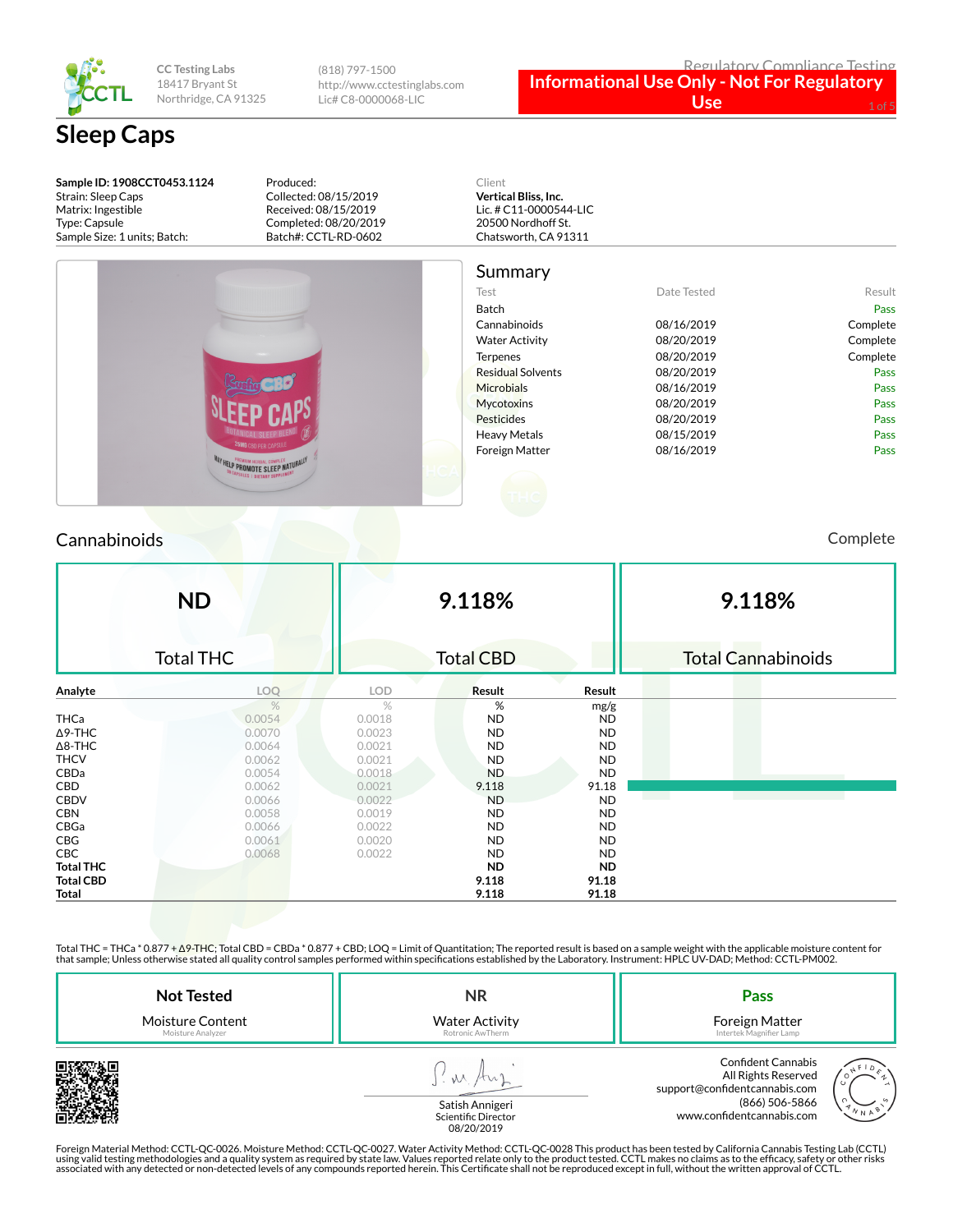

**CC Testing Labs** 18417 Bryant St Northridge, CA 91325

(818) 797-1500 http://www.cctestinglabs.com Lic# C8-0000068-LIC

**Informational Use Only - Not For Regulatory Use** 2 of

| Sample ID: 1908CCT0453.1124<br>Strain: Sleep Caps<br>Matrix: Ingestible<br>Type: Capsule<br>Sample Size: 1 units; Batch: | Produced:<br>Collected: 08/15/2019<br>Received: 08/15/2019<br>Completed: 08/20/2019<br>Batch#: CCTL-RD-0602 |     | Client<br><b>Vertical Bliss, Inc.</b><br>Lic. # C11-0000544-LIC<br>20500 Nordhoff St.<br>Chatsworth, CA 91311 |      |      |
|--------------------------------------------------------------------------------------------------------------------------|-------------------------------------------------------------------------------------------------------------|-----|---------------------------------------------------------------------------------------------------------------|------|------|
| <b>Terpenes</b>                                                                                                          |                                                                                                             |     |                                                                                                               |      |      |
| Analyte                                                                                                                  |                                                                                                             | LOD | LOC                                                                                                           | Mass | Mass |

## Primary Aromas



LOQ = Limit of Quantitation; Unless otherwise stated all quality control samples performed within specifications established by the Laboratory. Instrument: GC; Method: CCTL-PM050.



I'm Any

Confident Cannabis All Rights Reserved support@confidentcannabis.com (866) 506-5866 www.confidentcannabis.com



Satish Annigeri Scientific Director 08/20/2019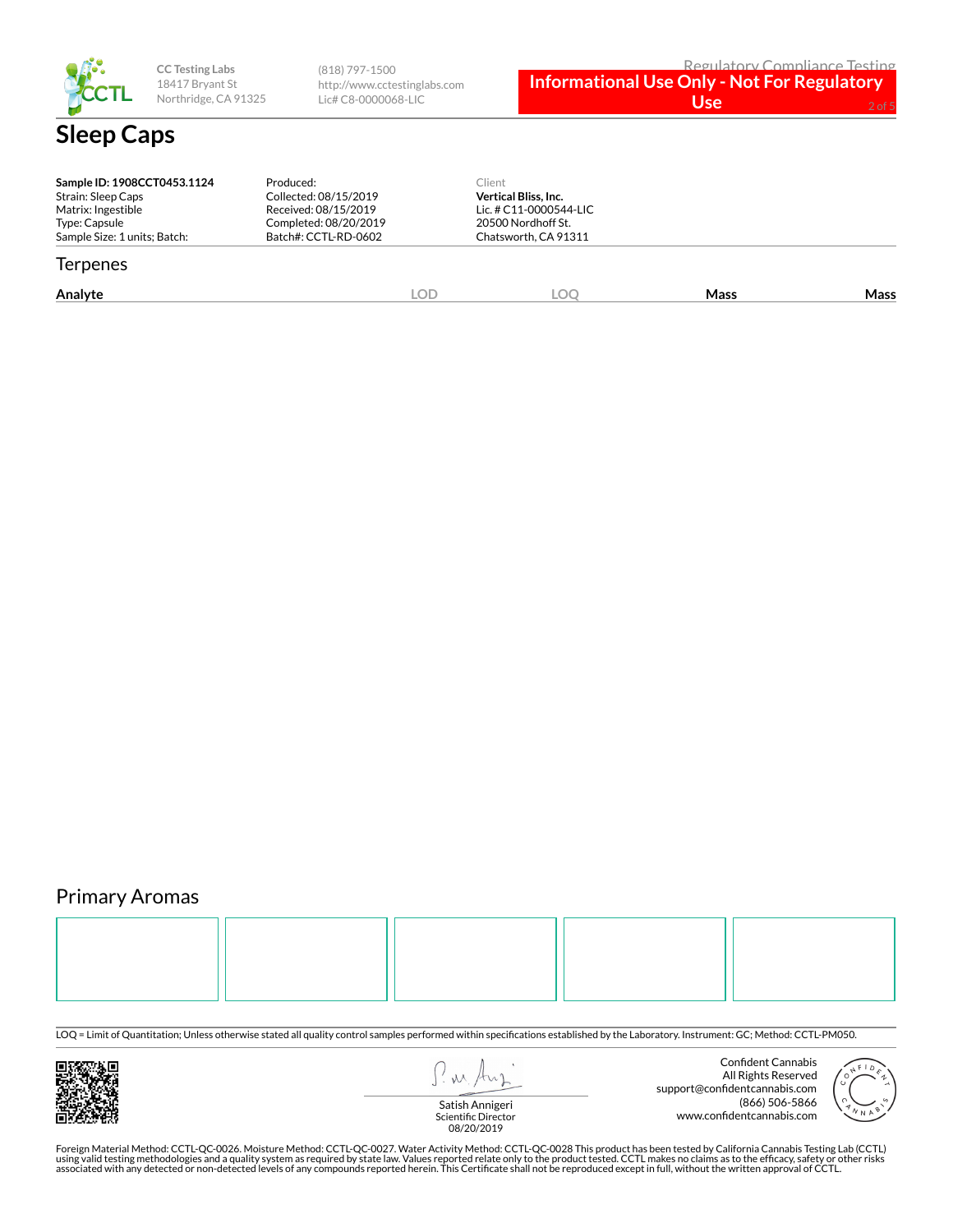

**CC Testing Labs** 18417 Bryant St Northridge, CA 91325 (818) 797-1500 http://www.cctestinglabs.com Lic# C8-0000068-LIC

#### Regulatory Compliance Testing **Informational Use Only - Not For Regulatory**  Use

| Sample ID: 1908CCT0453.1124  | Produced:             | Client                      |
|------------------------------|-----------------------|-----------------------------|
| Strain: Sleep Caps           | Collected: 08/15/2019 | <b>Vertical Bliss, Inc.</b> |
| Matrix: Ingestible           | Received: 08/15/2019  | Lic. # C11-0000544-LIC      |
| Type: Capsule                | Completed: 08/20/2019 | 20500 Nordhoff St.          |
| Sample Size: 1 units; Batch: | Batch#: CCTL-RD-0602  | Chatsworth, CA 91311        |

#### Pesticides **Passage Contract Contract Contract Contract Contract Contract Contract Contract Contract Contract Contract Contract Contract Contract Contract Contract Contract Contract Contract Contract Contract Contract Cont**

**Analyte LOD LOQ Limit Mass Status**  $\mu$ g/g  $\mu$ g/g  $\mu$ g/g  $\mu$ g/g **Abamectin** 0.04 0.078 0.3 **ND Pass Acephate** 0.005 0.078 5 **ND** Pass Acequinocyl 0.04 0.078 4 ND Pass Acetamiprid 0.005 0.078 5 ND Pass Aldicarb 0.005 0.078 0.005 ND Pass Azoxystrobin 0.02 0.078 40 ND Pass **Bifenazate 0.005 0.078 5 ND Pass Bifenthrin** 0.01 0.078 0.5 ND Pass **Boscalid 10 0.005 0.078 10 ND Pass Captan 12 0.3 0.4 5 ND Pass** Carbaryl 0.005 0.078 0.5 ND Pass Carbofuran 0.005 0.078 0.005 ND Pass Chlorantraniliprole 0.005 0.078 40 ND Pass Chlordane 0.005 0.078 0.005 ND Pass Chlorfenapyr 0.01 0.078 0.01 ND Pass Chlorpyrifos 0.02 0.078 0.02 ND Pass Clofentezine 0.005 0.078 0.5 ND Pass Coumaphos 0.01 0.078 0.01 ND Pass Cyfluthrin 0.3 0.6 1 ND Pass Cypermethrin 0.15 0.3 1 ND Pass **Daminozide** 0.036 0.078 0.036 **ND Pass** DDVP 0.039 0.078 0.039 ND Pass Diazinon 0.005 0.078 0.2 ND Pass Dimethoate 0.005 0.078 0.005 ND Pass Dimethomorph 0.078 0.313 20 ND Pass Ethoprophos 0.005 0.078 0.005 ND Pass Etofenprox 0.005 0.078 0.005 ND Pass Etoxazole 0.005 0.078 1.5 ND Pass Fenhexamid 0.015 0.078 10 ND Pass Fenoxycarb 0.005 0.078 0.005 ND Pass Fenpyroximate 0.005 0.078 2 ND Pass Fipronil 0.005 0.078 0.005 ND Pass Flonicamid 0.005 0.078 2 ND Pass **Analyte LOD LOQ Limit Mass Status** µg/g µg/g µg/g µg/g Fludioxonil 0.02 0.078 30 ND Pass Hexythiazox 0.005 0.078 2 ND Pass **Imazalil 1988** 0.005 0.000 0.000 0.000 0.000 **ND** Pass Imidacloprid 0.005 0.078 3 ND Pass Kresoxim Methyl  $0.005$  0.078 1 ND Pass **Malathion** 0.039 0.078 5 **ND Pass Metalaxyl** 0.005 0.078 15 **ND Pass** Methiocarb 0.005 0.078 0.005 ND Pass Methomyl 0.005 0.078 0.1 ND Pass Methyl Parathion **0.02 0.078 0.02 ND** Pass Mevinphos 0.005 0.078 0.005 ND Pass Myclobutanil 0.005 0.078 9 **ND Pass** Naled 0.005 0.078 0.5 ND Pass **Oxamyl** 0.005 0.078 0.2 **ND Pass** Paclobutrazol 0.005 0.078 0.005 ND Pass Pentachloronitrobenzene 0.005 0.078 0.2 ND Pass **Permethrin 1992 0.02 0.078 20 ND Pass Phosmet** 0.005 0.078 0.2 **ND Pass** Piperonyl Butoxide 0.005 0.078 8 ND Pass **Prallethrin 0.03 0.078 0.4 ND Pass** Propiconazole 0.005 0.078 20 ND Pass Propoxur 0.005 0.078 0.005 ND Pass Pyrethrins 0.05 0.1 1 ND Pass Pyridaben 0.005 0.078 3 ND Pass **Spinetoram 0.005 0.078 3 ND Pass** Spinosad 0.005 0.078 3 **ND Pass** Spiromesifen 0.005 0.078 12 ND Pass Spirotetramat 0.005 0.078 13 ND Pass **Spiroxamine** 0.005 0.078 0.005 **ND Pass** Tebuconazole 0.005 0.078 2 ND Pass Thiacloprid 0.005 0.078 0.005 ND Pass Thiamethoxam 0.005 0.078 4.5 ND Pass Trifloxystrobin 0.005 0.078 30 ND Pass

Date Tested: 08/20/2019

LOQ = Limit of Quantitation; Unless otherwise stated all quality control samples performed within specifications established by the Laboratory. Instrument: LC/MS, GC/MS;<br>Method: CCTL-PM020 (LC/MS), CCTL-PM030 (GC/MS).



 $M.$ 

Confident Cannabis All Rights Reserved support@confidentcannabis.com (866) 506-5866 www.confidentcannabis.com



Satish Annigeri Scientific Director 08/20/2019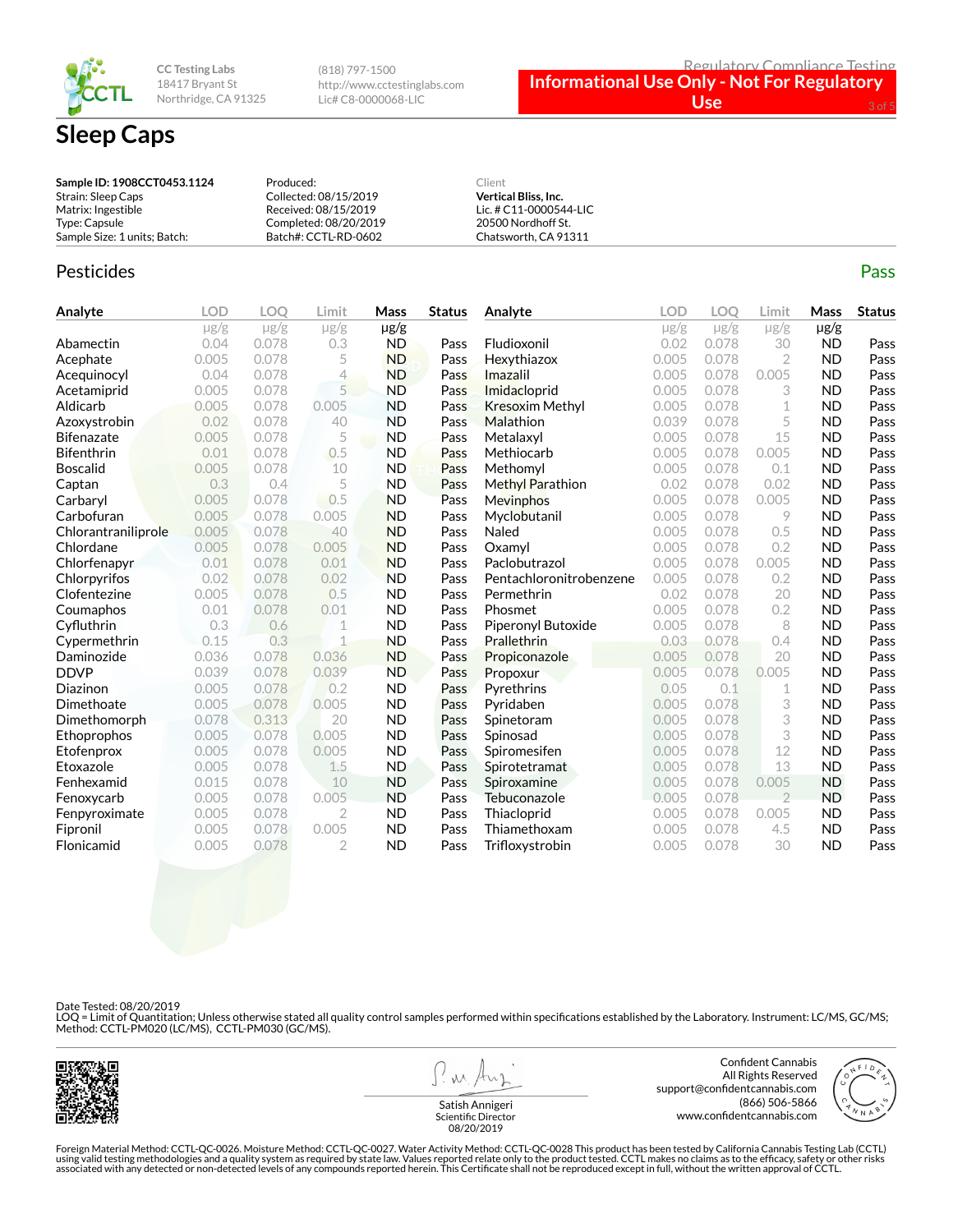

**CC Testing Labs** 18417 Bryant St Northridge, CA 91325

(818) 797-1500 http://www.cctestinglabs.com Lic# C8-0000068-LIC

| Sample ID: 1908CCT0453.1124  | Produced:             | Client                      |  |
|------------------------------|-----------------------|-----------------------------|--|
| Strain: Sleep Caps           | Collected: 08/15/2019 | <b>Vertical Bliss, Inc.</b> |  |
| Matrix: Ingestible           | Received: 08/15/2019  | Lic. # C11-0000544-LIC      |  |
| Type: Capsule                | Completed: 08/20/2019 | 20500 Nordhoff St.          |  |
| Sample Size: 1 units: Batch: | Batch#: CCTL-RD-0602  | Chatsworth, CA 91311        |  |

#### Microbials Pass

| Analyte                       | Result             | Status |
|-------------------------------|--------------------|--------|
| Shiga toxin-producing E. Coli | Not Detected in 1g | Pass   |
| Salmonella                    | Not Detected in 1g | Pass   |



Date Tested: 08/16/2019

TNTC = Too Numerous to Count; Unless otherwise stated all quality control samples performed within specifications established by the Laboratory. Instrument: qPCR; Method: CCTL-QC-0010, CCTL-QC-0011, CCTL-QC-0012.

| Mycotoxins       |            |        |       |              | Pass          |
|------------------|------------|--------|-------|--------------|---------------|
| Analyte          | <b>LOD</b> | LOQ    | Limit | <b>Units</b> | <b>Status</b> |
|                  | µg/kg      | µg/kg  | µg/kg | µg/kg        |               |
| <b>B1</b>        | 0.0049     | 0.0098 | 20    | <b>ND</b>    | Pass          |
| B2               | 0.0049     | 0.0098 | 20    | <b>ND</b>    | Pass          |
| G1               | 0.0049     | 0.0098 | 20    | <b>ND</b>    | Pass          |
| G2               | 0.0049     | 0.0098 | 20    | <b>ND</b>    | Pass          |
| Total Aflatoxins | 0.0049     | 0.0098 | 20    | <b>ND</b>    | Pass          |
| Ochratoxin A     | 0.0049     | 0.039  | 20    | <b>ND</b>    | Pass          |
|                  |            |        |       |              |               |

Date Tested: 08/20/2019

LOQ = Limit of Quantitation; Unless otherwise stated all quality control samples performed within specifications established by the Laboratory. Instrument: LC/MS; Method:<br>CCTL-PM020.

| <b>Heavy Metals</b> |             |            |           |              | <b>Pass</b>   |
|---------------------|-------------|------------|-----------|--------------|---------------|
| Analyte             | <b>LOD</b>  | LOO        | Limit     | <b>Units</b> | <b>Status</b> |
|                     | $\mu$ g/g   | $\mu$ g/g  | $\mu$ g/g | $\mu$ g/g    |               |
| Arsenic             | 0.0000218   | 0.00006606 | $1.5\,$   | 0.048810000  | Pass          |
| Cadmium             | 0.000008009 | 0.00002427 | $0.5\,$   | 0.006640000  | Pass          |
| Lead                | 0.000004141 | 0.00001255 | 0.5       | 0.167470000  | Pass          |
| Mercury             | 0.000002323 | 0.00000704 | $\cap$    | 0.001540000  | Pass          |

Date Tested: 08/15/2019

LOQ = Limit of Quantitation; Unless otherwise stated all quality control samples performed within specifications established by the Laboratory. Instrument: ICP-MS; Method: CCTL-PM005.



W



Satish Annigeri Scientific Director 08/20/2019